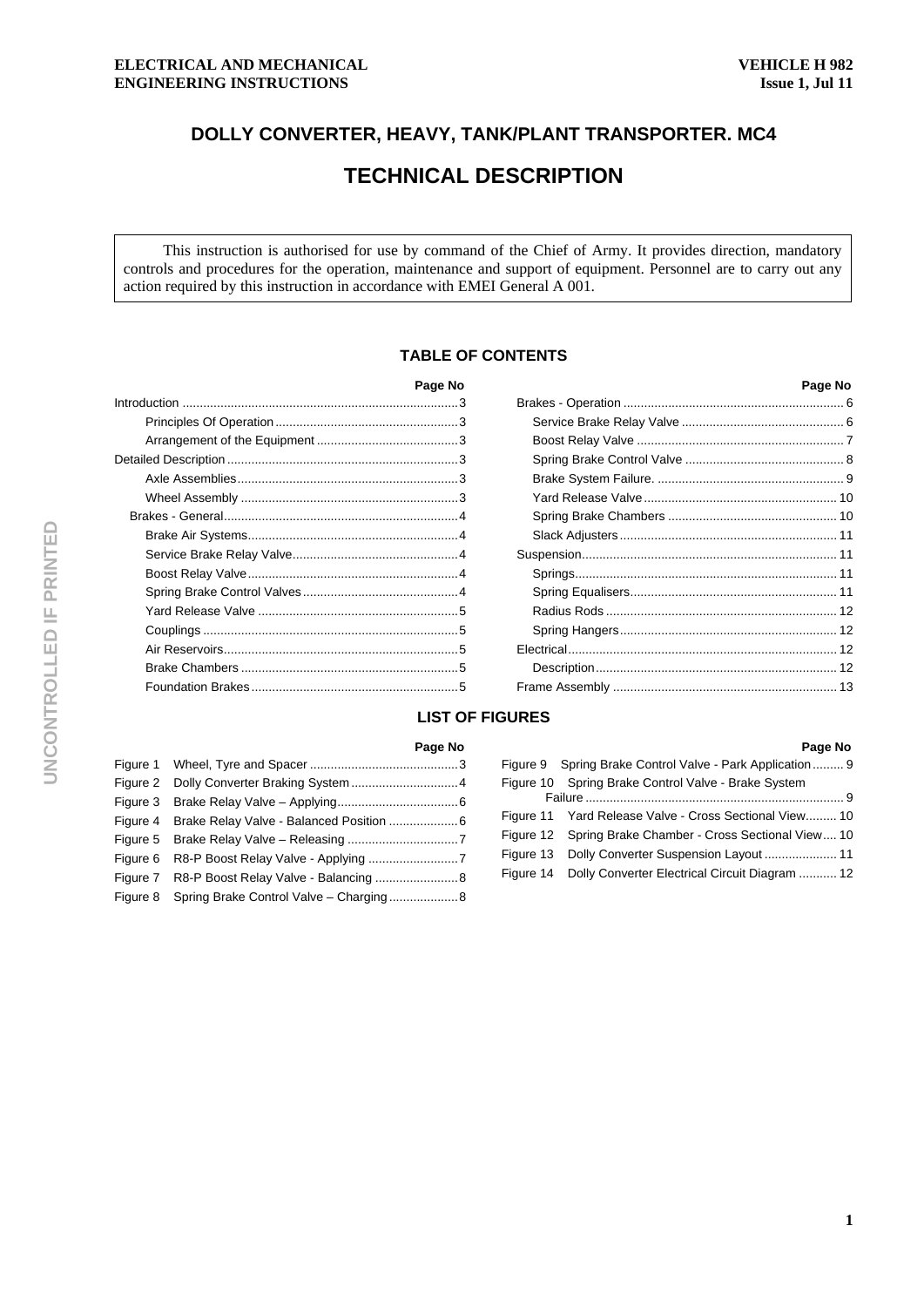# **Blank Page**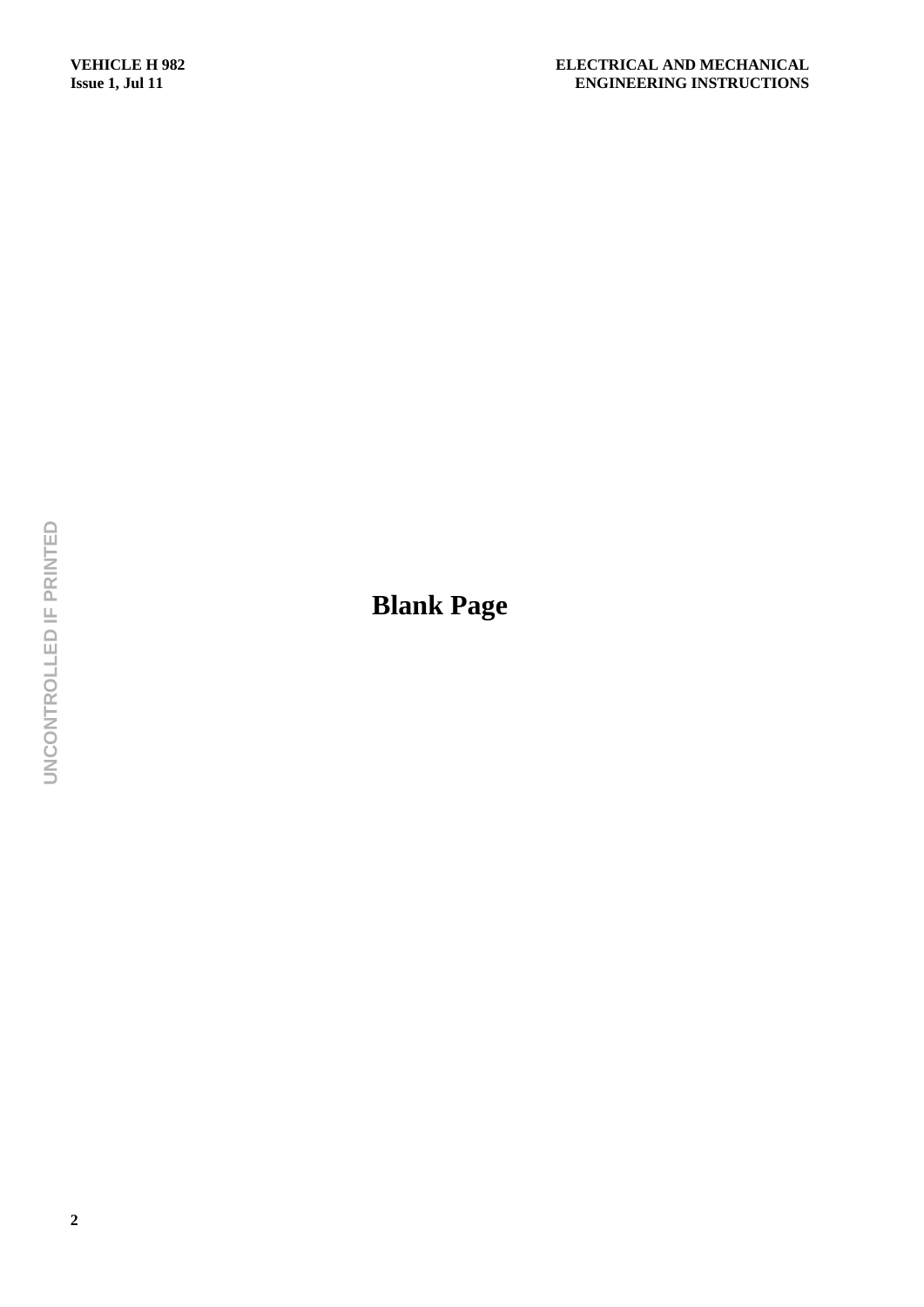# **INTRODUCTION**

**1.** This EMEI describes the technical system and details of the Dolly Converter, Heavy, Tank/Plant Transporter, MC4.

# **Principles Of Operation**

**2.** The brake air system is a twin line type with spring brake chambers provided for each wheel.

**3.** The Semi-Trailer, Heavy, Tank/Plant Transporter, MC4, Haulmark and the Dolly Converter, Heavy, Tank/Plant Transporter, MC4, combine to enable the transport of heavy armoured vehicles and engineer plant.

**4.** Both trailer and dolly have axle load equalising and load sharing capabilities.

#### **Arrangement of the Equipment**

**5.** The dolly converter is fabricated from MS350 steel and welded construction, with the exception of the cast steel spring hangers.

**6.** The dolly converter is fitted with a skid plate for connection to the prime mover and a fifth wheel for connection to a trailer.

#### **DETAILED DESCRIPTION**

#### **Axle Assemblies**

**7.** The axles fitted to the dolly converter are a single, tubular beam type, manufactured by Dana Spicer. They are fitted with 16.5 in x 7 in, internal expanding shoe type brakes, acting on 20 in wheel hubs, which are in turn carried by tapered roller bearings. They are similar in design to the trailer axle, but have a narrower track.

#### **Wheel Assembly**

**8.** The wheels fitted to the dolly converter are a 8.25 x 22.5, single piece, pressed steel, tubeless type, fitted with 11R 22.5 x 16 ply rating tyres (Figure 1). For the current authorised tyres, see EMEI Vehicle A 291-5 – Tyres and Tubes – Australian Defence Force, B Vehicle Tyre Guide.



**Figure 1 Wheel, Tyre and Spacer**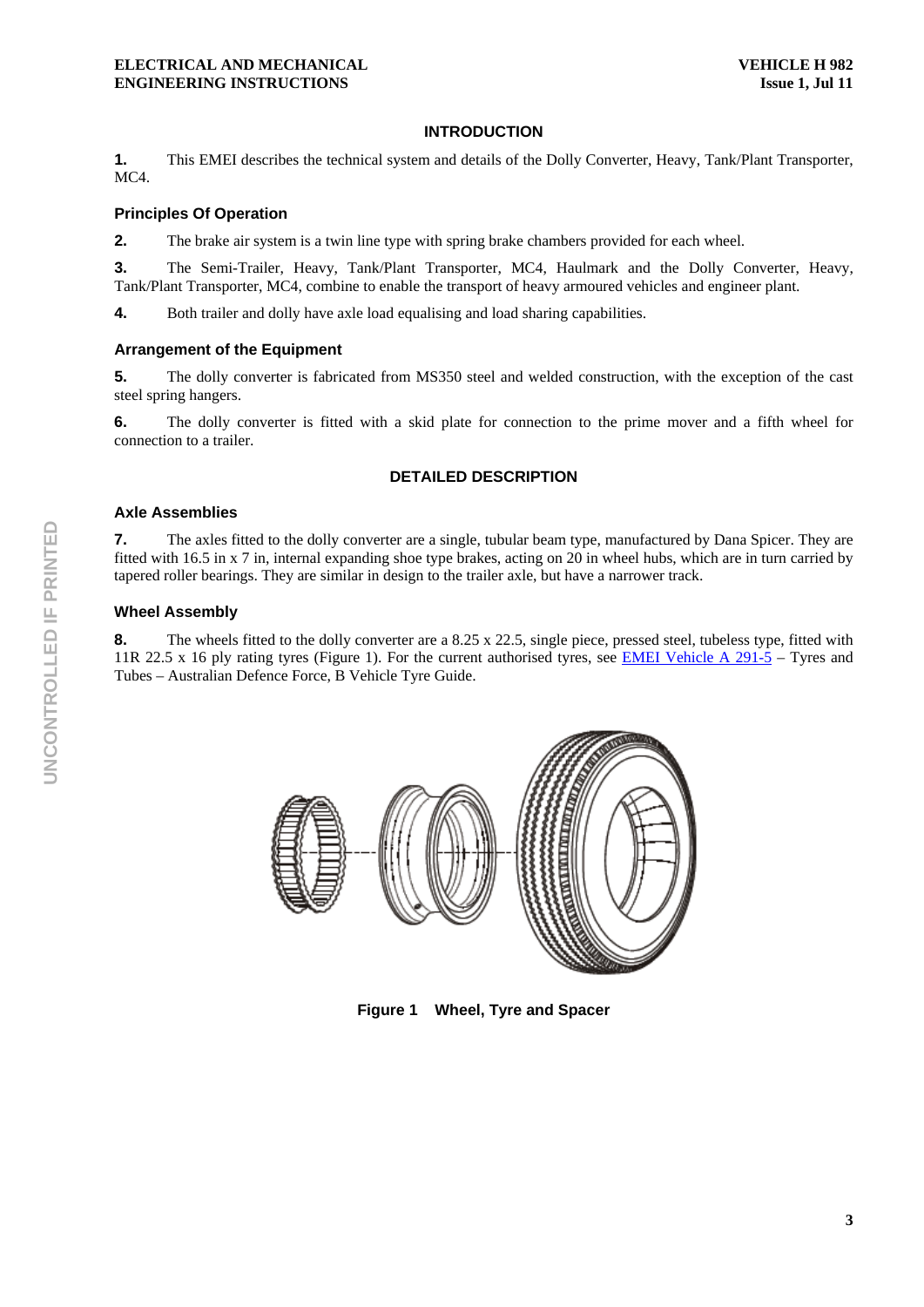# **BRAKES - GENERAL**

**9.** The air actuating system is a Westinghouse design, while the foundation brakes are manufactured by Dana Spicer. The dolly converter brake system layout is shown in Figure 2.



**Figure 2 Dolly Converter Braking System** 

# **Brake Air Systems**

**10.** The brake air system is a twin line type with spring brake chambers provided for each wheel and is designed to comply with ADR 38/02.

#### **Service Brake Relay Valve**

**11.** An R-12 service brake relay valve is mounted directly onto the rear air reservoir of the dolly converter. These valves function as relay stations to speed up the application and release of the service brakes. The relay valves deliver air from the reservoirs to, or release air to atmosphere from, the service brake chambers. These actions are carried out in proportion to the air pressure applied at the control port. The dolly converter service relay valve functions in response to control air delivered from the boost relay valve located on the front air reservoir of the dolly converter.

#### **Boost Relay Valve**

**12.** The boost relay valve fitted to the front air reservoir of the dolly converter is a Westinghouse R8-P relay valve. This valve is controlled directly from the prime mover brake control valve. The function of the relay valve is to deliver compressed air to the dolly converter service relay valve and the trailer service pilot relay valve control ports from the dolly converter front air reservoir. The delivered air pressure is in proportion to the air pressure sensed at its own control port.

#### **Spring Brake Control Valves**

**13.** The spring brakes are controlled by SR-3 spring brake control valves which are mounted directly onto the rear air reservoir of the dolly converter. The purpose of the spring brake control valve is to control the operation of the spring brakes during parking and emergency conditions.

**14.** During normal operation the spring brake control valves prevent the passage of compressed air to the spring brakes until the required air pressure, approximately 380 kPa, is obtained in the supply line. This ensures that the prime mover has the minimum required air pressure before replenishing the reservoirs or releasing the spring brakes. Once this minimum air pressure has been achieved, compressed air is directed to the air reservoirs and the spring brake chambers.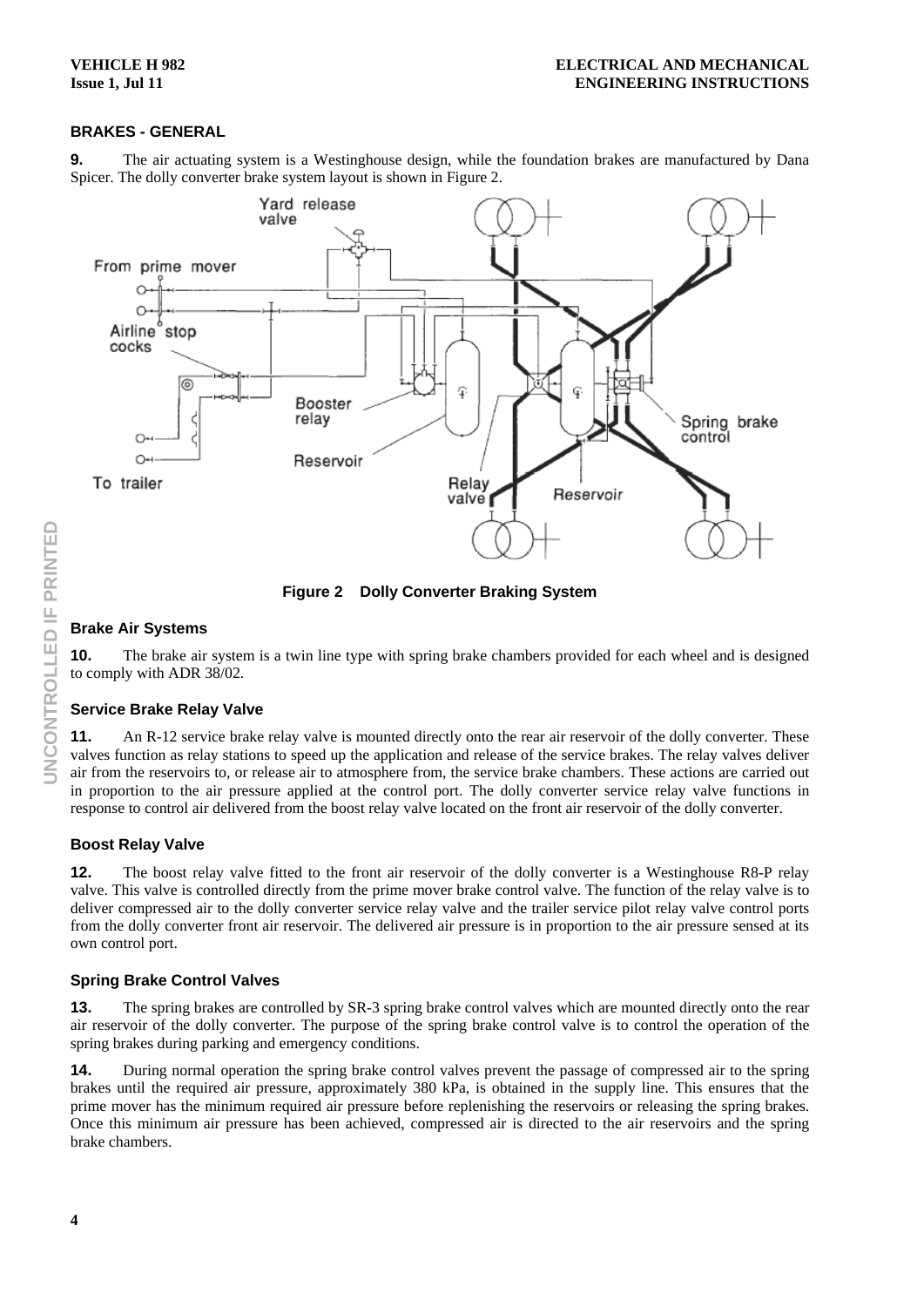**15.** During parking, when the parking control valve is actuated, air pressure is exhausted from the supply line. This causes the spring brake control valve to exhaust all air from the spring brake chambers, causing them to be applied by the internal spring pressure.

**16.** In the event that air pressure should be lost from the air reservoir whilst the spring brakes are released, the spring brake control valve retains a pressure of approximately 354-415 kPa in the supply line and the prime mover. This low pressure causes the warning systems to operate in the prime mover. The spring brakes remain released, allowing the dolly converter to be moved to a safe location for parking. Once the air pressure in the supply line has been exhausted by the use of the dolly converter supply valve or parking control valve, the spring brakes will not release until the system fault has been rectified.

# **Yard Release Valve**

**17.** This valve is fitted to allow the brakes to be released, using air from the dolly converter reservoirs, for ease of movement within a safe area only. The valve is located on the right-hand side of the gooseneck.

**18.** The yard release valve is pressure sensitive and automatically move from the applied to the exhaust position as supply pressure is reduced to a set minimum (140-415 kPa).

# **Couplings**

**19.** Glad hand type couplings are provided for easy connection between the dolly converter, a trailer and prime mover; with stop cocks and dummy couplings provided on the dolly at the trailer connection points.

# **Air Reservoirs**

**20.** The dolly converter is fitted with two air reservoirs. The reservoirs provide the air required for the application of the brakes. The larger of the two provides the bulk of the air required for brake application. The smaller reservoir provides additional compressed air for brake application.

**21.** Each air reservoir is fitted with a condensation drain valve, which is actuated by means of individual pull cords located along the right-hand frame members of the dolly converter, adjacent to the respective air reservoir.

#### **Brake Chambers**

**22.** Each wheel brake is actuated by a TSE Type 3030 spring brake which provides service, parking and emergency braking under the direct control of the brake relay and spring brake control valve.

**23.** Each spring brake chamber has two separate air chambers, each equivalent in size, to provide the required braking functions. A heavy duty spring, fitted into the spring brake chamber, applies the brakes when air pressure is exhausted from the spring brake chamber. The spring brakes may be released mechanically by means of a release bolt to aid in recovery of the dolly converter.

#### **Foundation Brakes**

**24.** The foundation brakes are a 16.5 in diameter, 7 in wide, internal expanding twin shoe type. The two brake shoes are each mounted on individual non-adjustable anchor pins which allow the brake shoes to pivot under the influence of an 'S' cam. The 'S' cam is fitted with an adjustable slack adjuster which has a twofold function.

- **a.** It provides a means of connecting the camshaft to the spring brake chamber pushrod, converting the reciprocating motion of the brake chamber into the required rotary motion of the camshaft.
- **b.** It provides a quick and simple means of brake adjustment, through the use of an internal worm and wheel gear.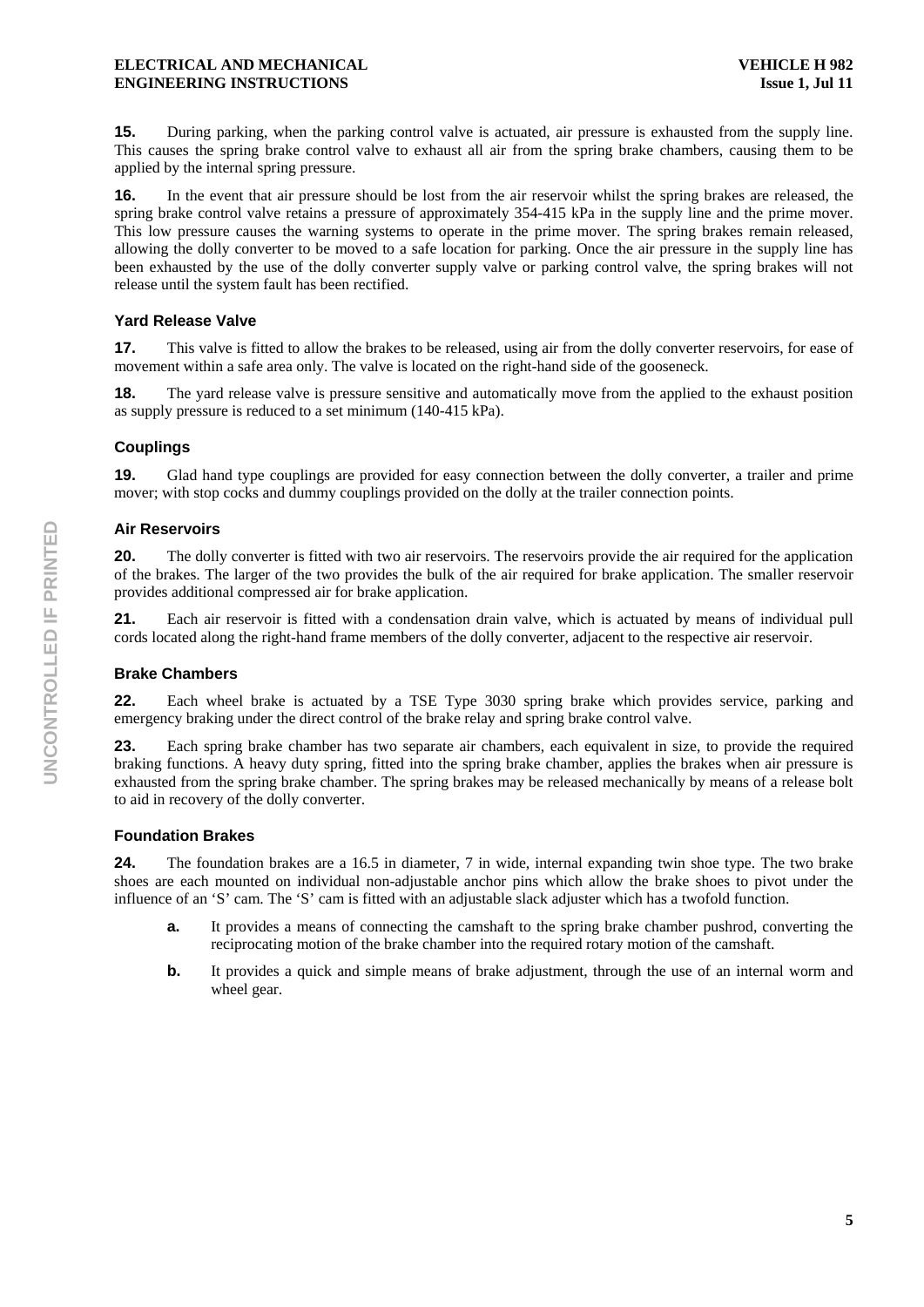# **BRAKES - OPERATION**

#### **Service Brake Relay Valve**

**25.** Applying. Air pressure delivered to the service port enters the small cavity above the piston and moves the piston down. The exhaust seat moves down with the piston and seats on the inner or exhaust portion of the inlet/exhaust valve, sealing off the exhaust passage. At the same time, the outer or inlet portion of the inlet/exhaust valve moves off its seat, permitting supply air to flow from the reservoir, past the open inlet valve and into the chambers (Figure 3).



**Figure 3 Brake Relay Valve - Applying** 

**26. Balancing.** The air pressure being delivered by the open inlet valve also acts on the bottom area of the relay piston. When air pressure beneath the piston balances with the service air pressure above, the piston lifts slightly and the inlet spring returns the inlet valve to its seat. The exhaust remains closed as the service line pressure balances the delivery pressure. As air pressure is changed, the valve reacts instantly to the change, holding the brake application at the desired level (Figure 4).



**Figure 4 Brake Relay Valve - Balanced Position**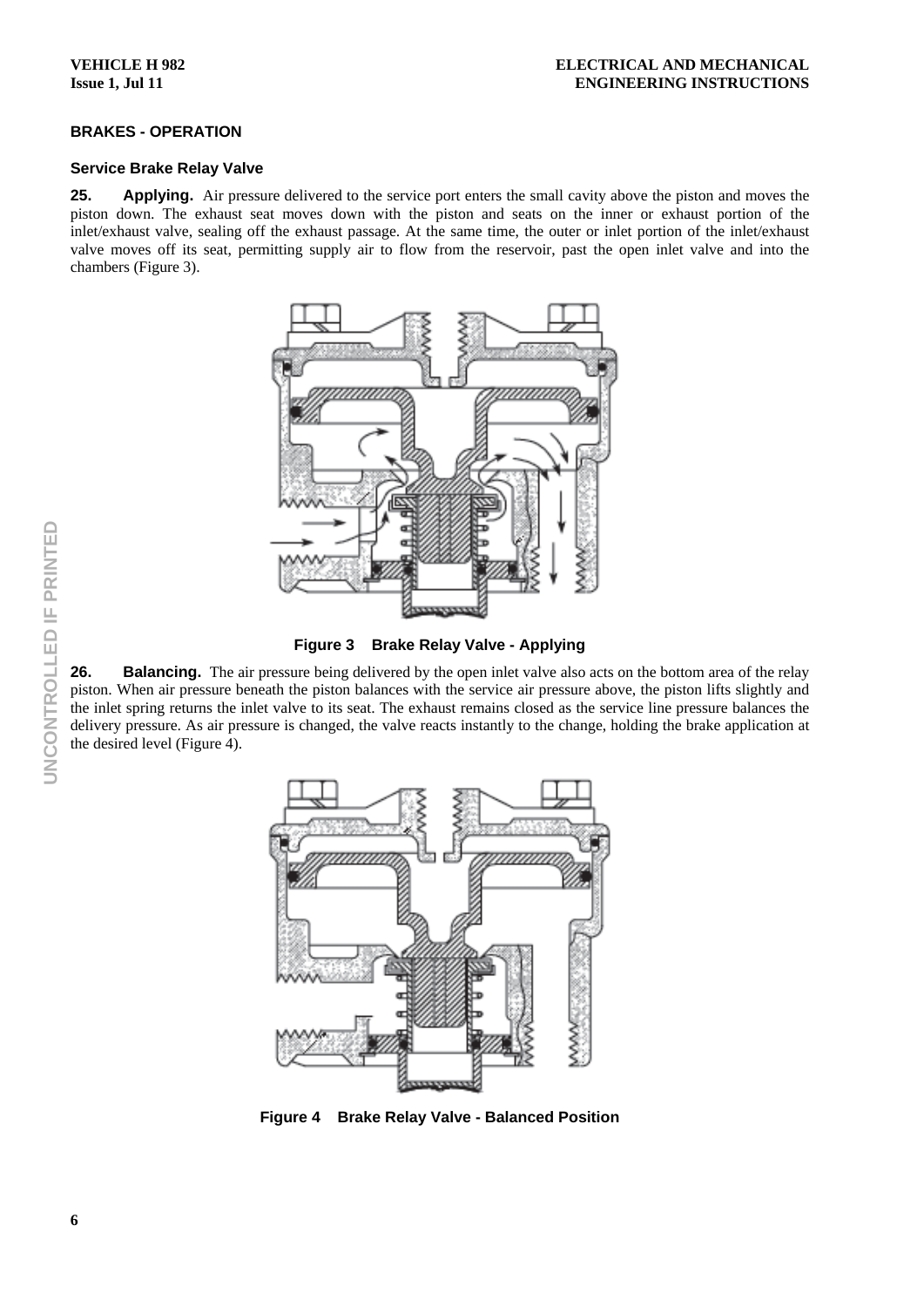**27. Releasing**. When air pressure is released from the service port and the air pressure in the cavity above the relay piston is exhausted, air pressure beneath the piston lifts the relay piston and the exhaust seat moves away from the exhaust valve, opening the exhaust passage. With the exhaust passage open, the air pressure in the brake chambers exhausts through the exhaust port, releasing the brakes (Figure 5).



**Figure 5 Brake Relay Valve - Releasing** 

#### **Boost Relay Valve**

**28.** Applying. Air pressure entering the service port flows into the cavity between the cover and the top of the relay piston. This air pressure, acting on the surface of the piston, forces it down. The exhaust valve seat moves down with the piston and seats on the inner or exhaust portion of the inlet and exhaust valve, sealing off the exhaust passage. At the same time the outer or inlet port of the inlet and exhaust valve moves off its seat, allowing supply air to flow from the reservoir past the open inlet valve and out the delivery port (Figure 6).



**Figure 6 R8-P Boost Relay Valve - Applying**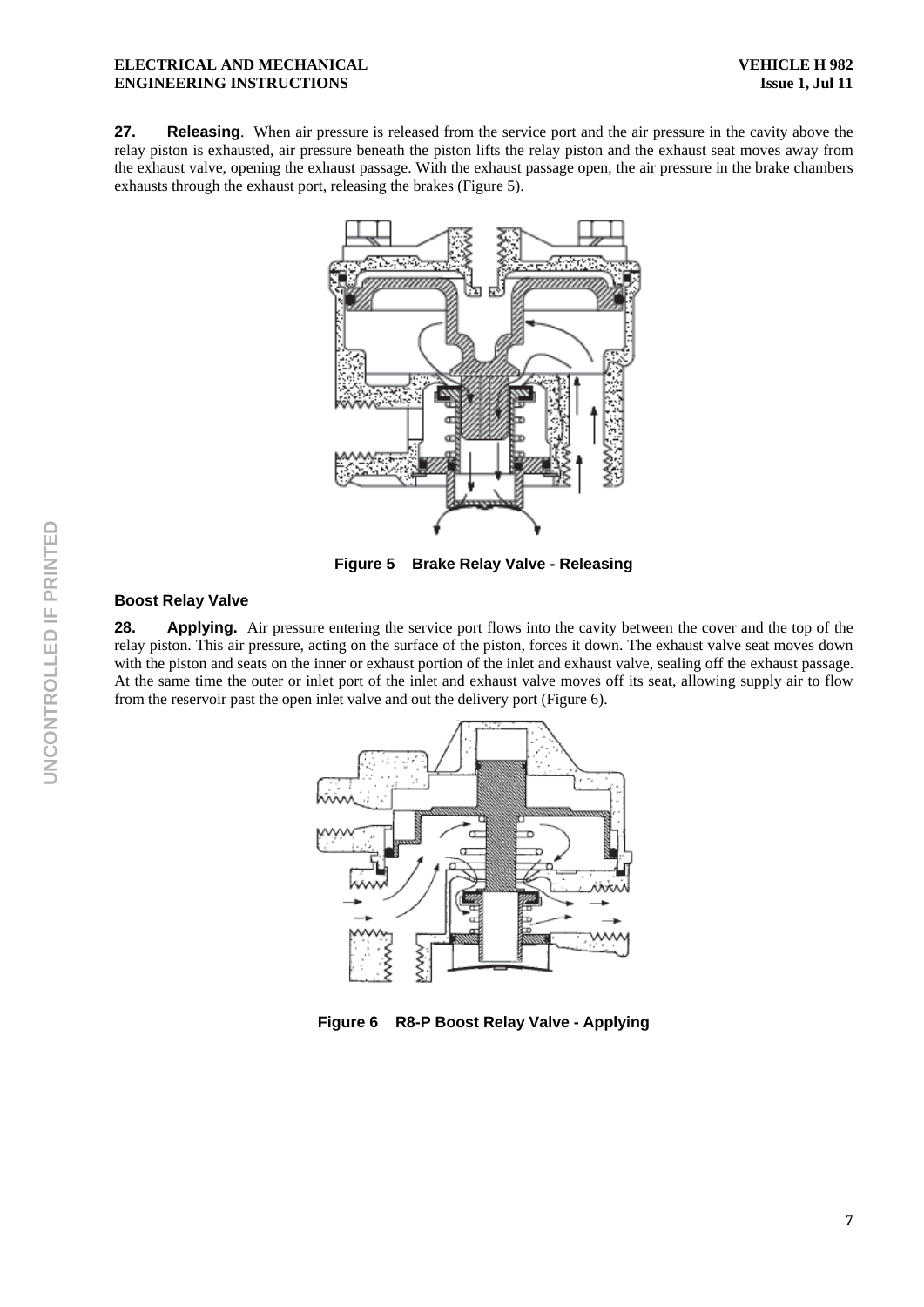# **VEHICLE H 982 Issue 1, Jul 11**

**29. Balancing.** The air pressure being delivered by the open inlet valve is also effective on the bottom area of the relay piston. When this delivery air pressure beneath the piston equals the service air pressure above, the piston moves slightly and the inlet spring returns the inlet valve to its seat. The exhaust remains closed as service line pressure balances delivery pressure (Figure 7).



**Figure 7 R8-P Boost Relay Valve - Balancing** 

**30. Releasing.** When air pressure is exhausted from the service port, the diaphragm in the quick release moves, blocking the service inlet and opening the exhaust of the quick release, allowing the air that was acting on the relay piston to be exhausted at the quick release. When the air above the relay piston is exhausted, the air beneath the piston lifts the piston and the exhaust seat moves off the exhaust valve, opening the exhaust passage to the atmosphere. With the exhaust passage open, the air pressure applied to the relay valve is exhausted out of the exhaust port to atmosphere.

# **Spring Brake Control Valve**

**31.** Charging. Air from the dolly converter supply line enters the control port and moves the control piston into contact with the control port inlet and exhaust valve, sealing off the exhaust passage through the control piston, and opening the inlet (Figure 8). Air entering the control port is also directed to the underside of the pressure protection piston. When air pressure builds to approximately 380 kPa beneath the pressure protection piston, the piston moves against the force of the piston spring and remains open. Air flowing past the open pressure protection valve opens the service reservoir check valve. Air passing through the service reservoir check valve flows out the service reservoir port and opens the spring brake reservoir check valve, allowing air to fill the brake reservoir. As the air fills the brake reservoir, it also flows by the open control inlet, out the delivery ports of the spring brake control valve and into the spring brake emergency ports, where it releases the spring brakes.



**Figure 8 Spring Brake Control Valve - Charging**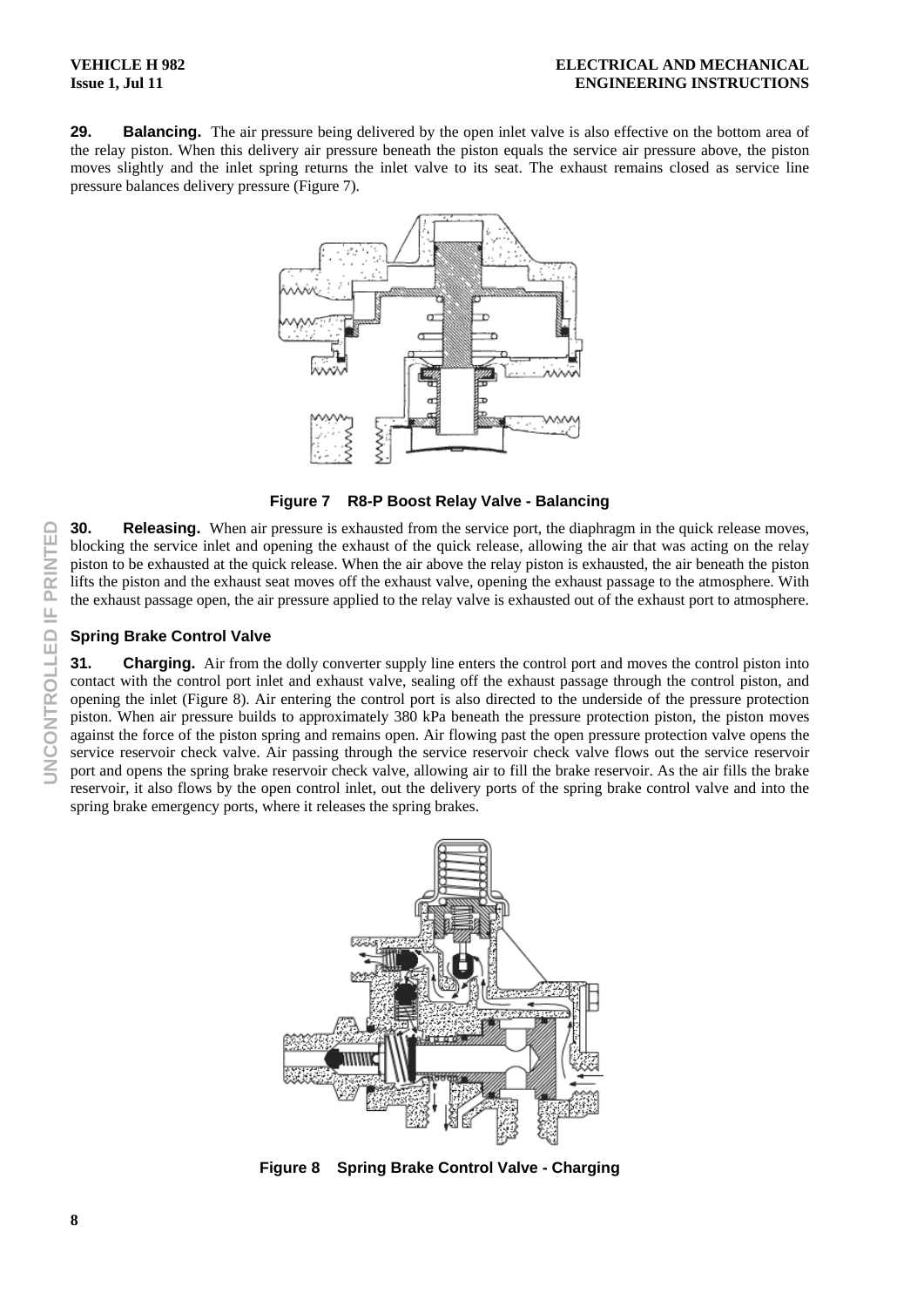**32. Park Application.** To park the dolly converter and trailer, either the trailer valve or the parking control valve, which are located in the cab of the towing vehicle, are actuated. This exhausts the trailer supply line (Figure 9). When the supply line is exhausted, air pressure is removed from the control and pressure protection pistons. With air pressure removed, the return spring moves the control piston, the control inlet valve closes and the exhaust passage through the control piston opens. This allows air in the spring brake emergency section to exhaust through the exhaust port of the spring brake control valve. Spring force above the pressure protection piston closes the pressure protection valve, while the brake reservoir check valves close and protect against loss of pressure in the reservoir.



**Figure 9 Spring Brake Control Valve - Park Application** 

# **Brake System Failure**

**33.** If air pressure is reduced in the service system, pressure in the supply line and likewise in the towing vehicle is reduced until the pressure protection piston, under spring pressure, moves and closes the pressure protection valve (Figure 10). This retains approximately 345-415 kPa in the supply line and in the towing vehicle. With 345-415 kPa pressure held in the supply line and against the control piston in the spring brake control valve, the spring brakes remain released. A low pressure warning occurs in the towing vehicle to warn the driver.



**Figure 10 Spring Brake Control Valve - Brake System Failure**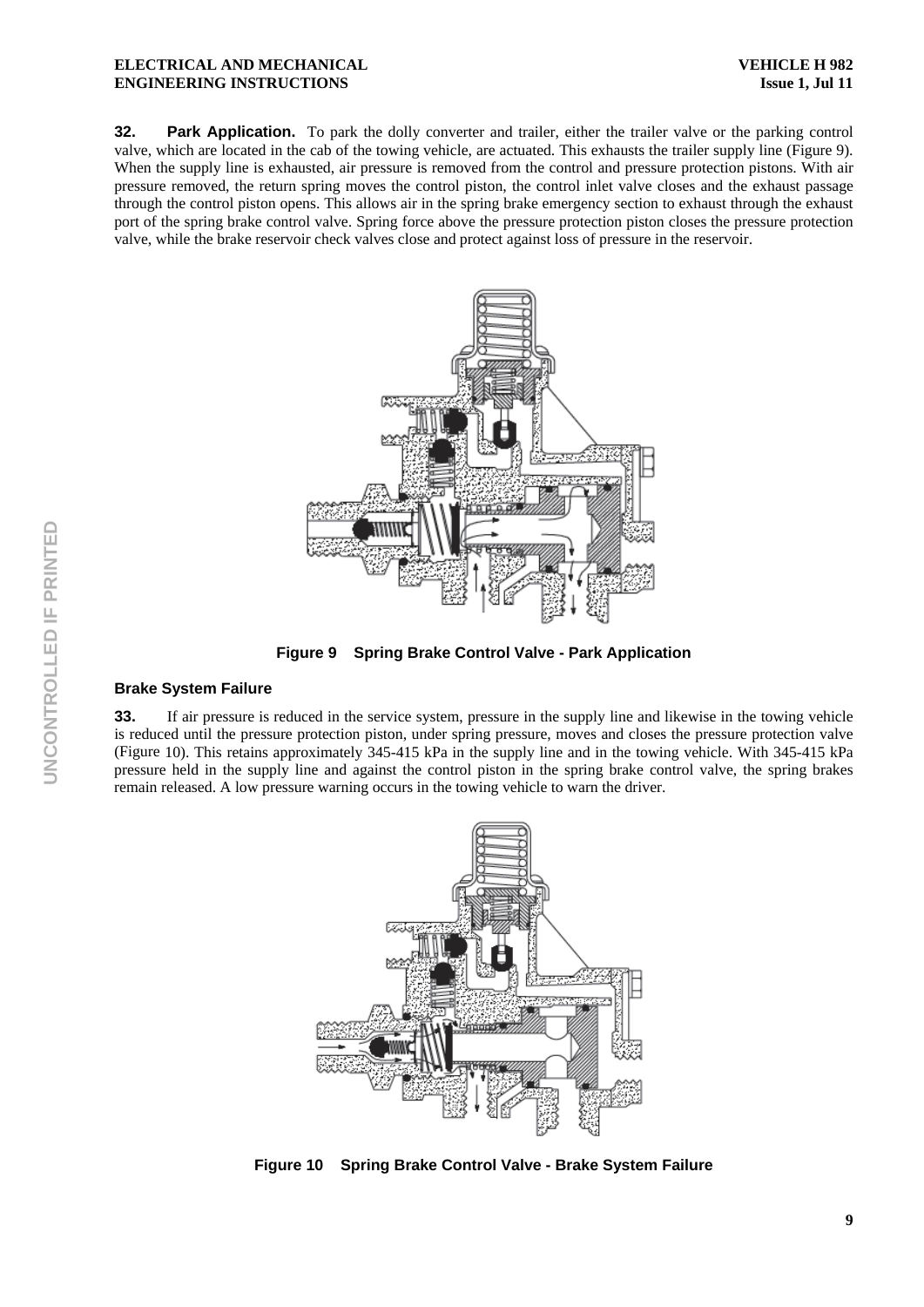# **VEHICLE H 982 Issue 1, Jul 11**

**34. Emergency Application with Service System Failure.** To apply the trailer brakes after a service system failure has occurred, the trailer supply valve or parking control valve exhausts the remaining 345-415 kPa supply line pressure. Exhausting the supply line removes air pressure from the control piston of the spring brake control valve, allowing the control inlet valve to seat and the exhaust valve to open. Air from the spring brake chamber emergency section exhausts through the spring brake control valve and applies the brakes.

**35.** Once applied, the brakes cannot be released by air pressure until the fault has been rectified.

# **Yard Release Valve**

**36.** The yard release valve is a push/pull, manually operated, ON/OFF, air control valve, with an exhaust function (Figure 11). The valve is pressure sensitive and automatically moves from the applied to the exhaust position as supply pressure is reduced to a set minimum (140-415 kPa).





# **Spring Brake Chambers**

**37.** General. The spring brake chambers are fitted to operate as service brake actuators and parking brakes, and as automatic, emergency brakes in the event of loss of supply air pressure (Figure 12). Air pressure is required to *release* the spring brakes, and air pressure is required to *apply* the service brakes. The spring brake can be mechanically released by using the spring brake release tool provided with each brake chamber.



**Figure 12 Spring Brake Chamber - Cross Sectional View**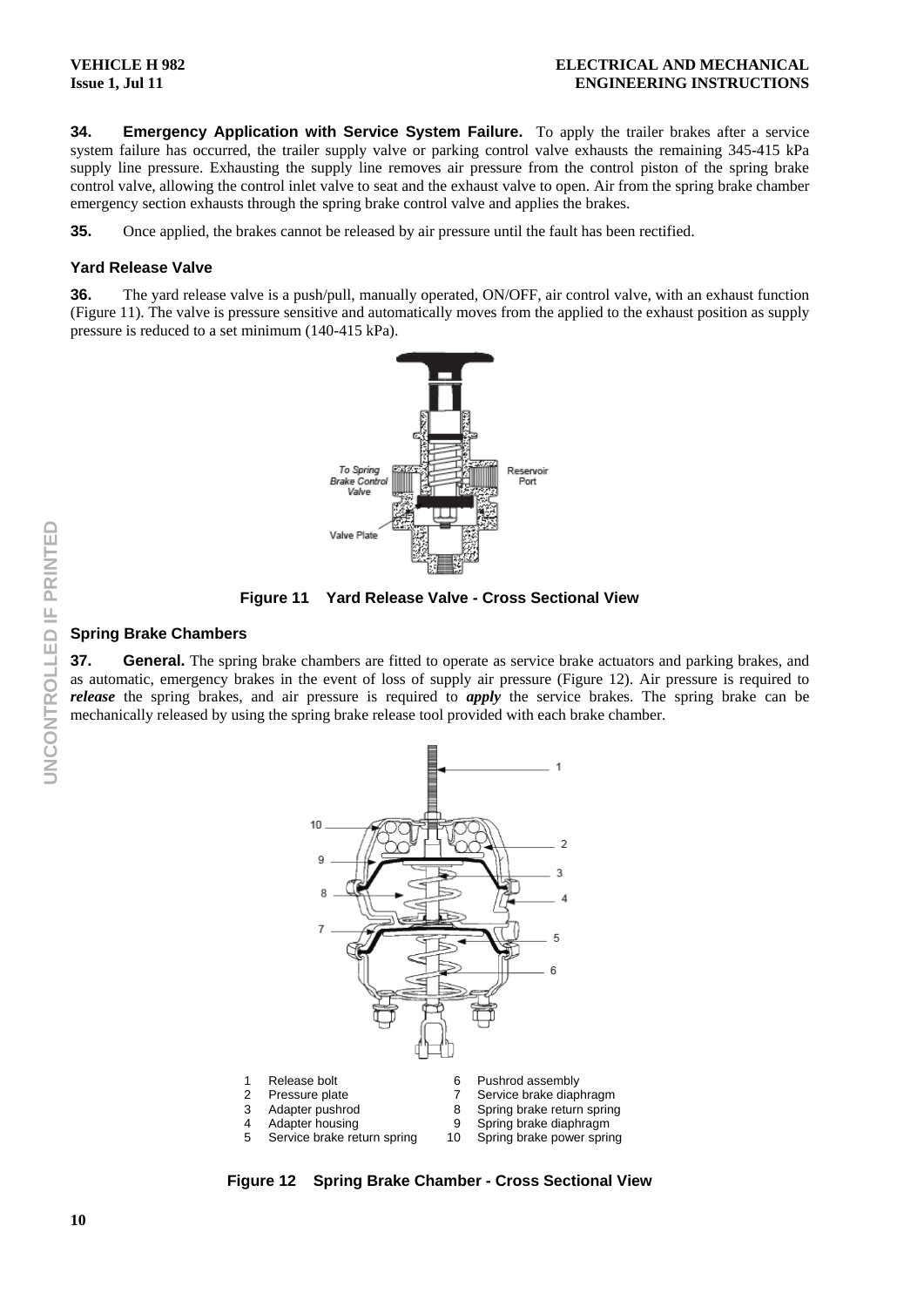**38.** Spring Brake Released Position. Air supplied from the spring brake control valve enters the spring brake chamber through the adaptor housing and builds up pressure below the diaphragm. When the air pressure attains sufficient force, it overcomes the spring pressure and forces the diaphragm and pressure plate into the released position. The return springs move the adaptor and brake pushrod assemblies into the released position and the brakes are released.

**39. Service Brake Application.** As the brake control air pressure is supplied to the brake relay valve, service brake air is released from the reservoir, through the relay valve, to the service brake chamber. This air passes through the adaptor housing into the chamber above the service brake diaphragm and forces the diaphragm and pushrod assembly down, to apply the brakes. The spring brake and the adaptor pushrod remain in the released position.

**40. Spring Brake Application.** As air pressure is exhausted from the air supply line to the spring brake control valve, the exhaust port opens, releasing the air from the spring brake lines and the chamber. This allows the spring brake power spring to reapply force to the pressure plate and diaphragm. This force is applied through the adaptor pushrod to the brake pushrod assembly, compressing their respective return springs and applying the brakes.

**41. Mechanical Release.** The spring brake can be mechanically released by using the spring brake release tool supplied with the brake chamber. The spring brake release tool is engaged into the spring brake pressure plate through the access hole in the chamber housing. The brake is released by using the spring brake release tool to tighten the nut on the threaded shaft.

# **Slack Adjusters**

**42.** The slack adjusters convert the reciprocating motion of the brake chambers into the required rotary motion of the brake camshaft to provide brake actuation. The slack adjusters are of cast construction, with an internal worm and wheel gear set which provides the adjustment facility. The brakes are adjusted by rotating the worm, which in turn rotates the worm gear. The rotation of the worm gear adjusts the position of the internal splines in relation to the body. The adjustment is locked by a spring loaded locking sleeve.

# **SUSPENSION**

**43.** The dolly converter uses an Engineered Transport Equipment, 1.25 metre, underslung, leaf spring type suspension. Load sharing capabilities are provided by the use of the centre mounted equaliser assembly. The springs are of eight-leaf, semi-elliptic construction and are free to slide in their respective hangers at either end. The axles are located by means of radius rods, which allow free movement of the axles for the full length of the suspension, while still maintaining correct axle alignment.



**Figure 13 Dolly Converter Suspension Layout** 

#### **Springs**

**44.** The springs are eight-leaf, semi-elliptic, sliding shackle type, fixed to the axle assemblies by steel U-bolts, and located by cast steel spring seats which are welded to the axle assemblies. The third leaf of each spring assembly has both ends folded down in a vertical plane, to prevent the spring sliding out of the spring equalisers.

#### **Spring Equalisers**

**45.** The equaliser assembly provides the load sharing capabilities of the ETE suspension. The equaliser assembly consists of a centre, cast steel, equaliser hanger carrying a cast steel equaliser beam which is pivoted on two tapered rubber bushes. As with the spring hangers, the springs are free to slide in the equaliser beam and are held in position by a single  $\frac{1}{2}$  in UNF bolt.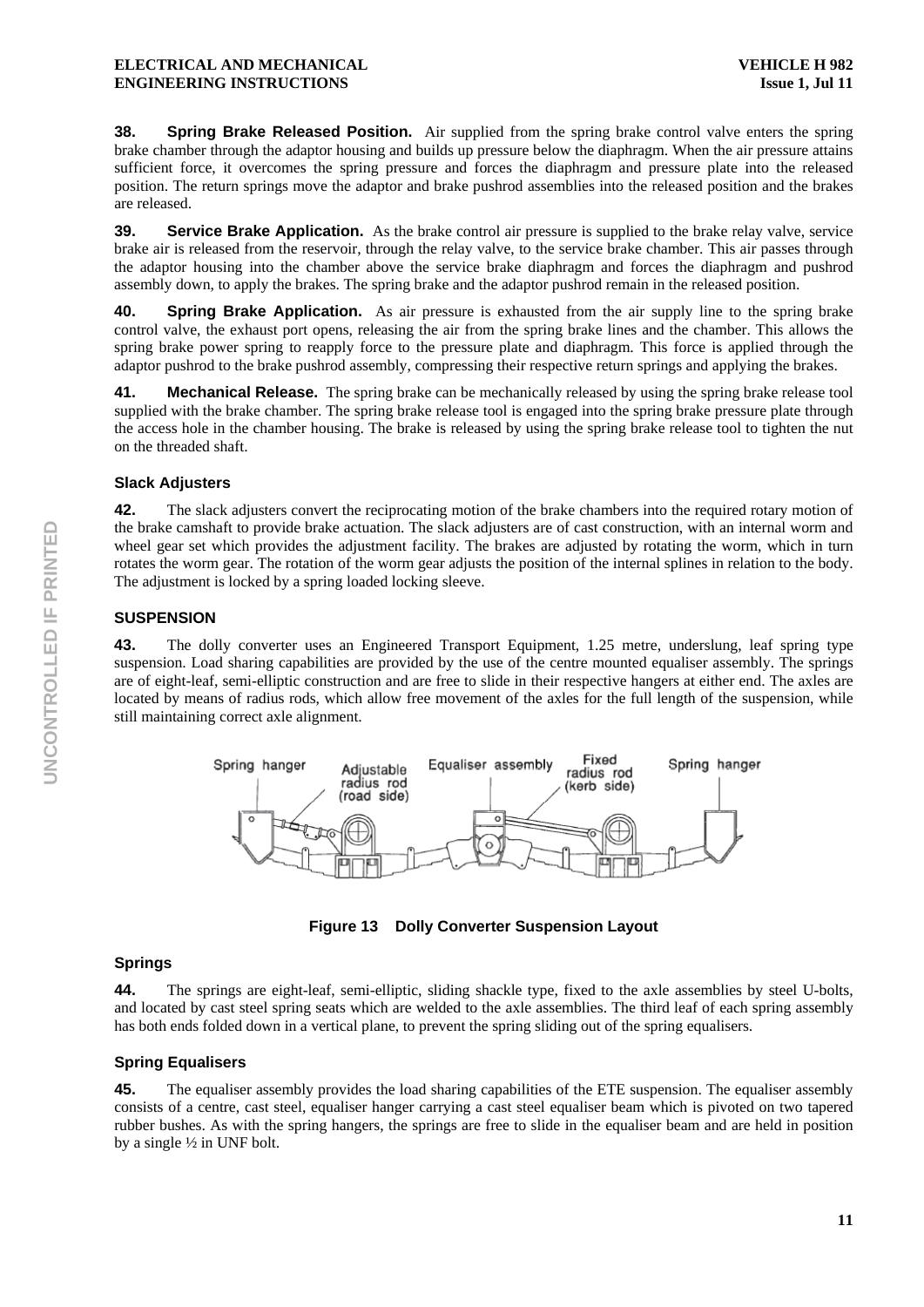# **Radius Rods**

- **46.** The radius rods used on the dolly converter are:
	- **a.** Fixed Length Rods. These are of cast construction moulded to accept tapered rubber bushes in each end. The two lengths applicable to the fixed length radius rods are 498 mm and 397 mm. The longer of the two is fitted to the left hand rear of the suspension whilst the shorter is fitted to the left-hand front.
	- **b.** Adjustable Rods. The two adjustable rods each consist of a steel hexagonal rod threaded each end with left- and right-hand threads, and one each of left- and right-hand threaded cast steel ends moulded to accept tapered rubber bushes and associated clamping bolts with Nyloc nuts. The longer of the two is fitted to the right-hand rear and the shorter to the right-hand front. The adjustment range of these rods is designed to suit the fixed rod lengths.

# **Spring Hangers**

**47.** The spring hangers are cast steel, front and rear, welded to the dolly and dolly converter frames. They are moulded to accept the curvature of the leaf springs which are free to slide within the spring hangers as required by the suspension action. The springs are retained within the spring hangers by a cross bar at the bottom, which is an extension of the casting.

# **ELECTRICAL**

# **Description**

**48.** The electrical system is a basic 12 Volt electrical system coupled to the towing vehicle by a 12 pin NATO socket and plug. All lighting connected to the electrical system is 12 Volt.

**49.** An electrical circuit diagram for the dolly converter in Figure 14.



**Figure 14 Dolly Converter Electrical Circuit Diagram**